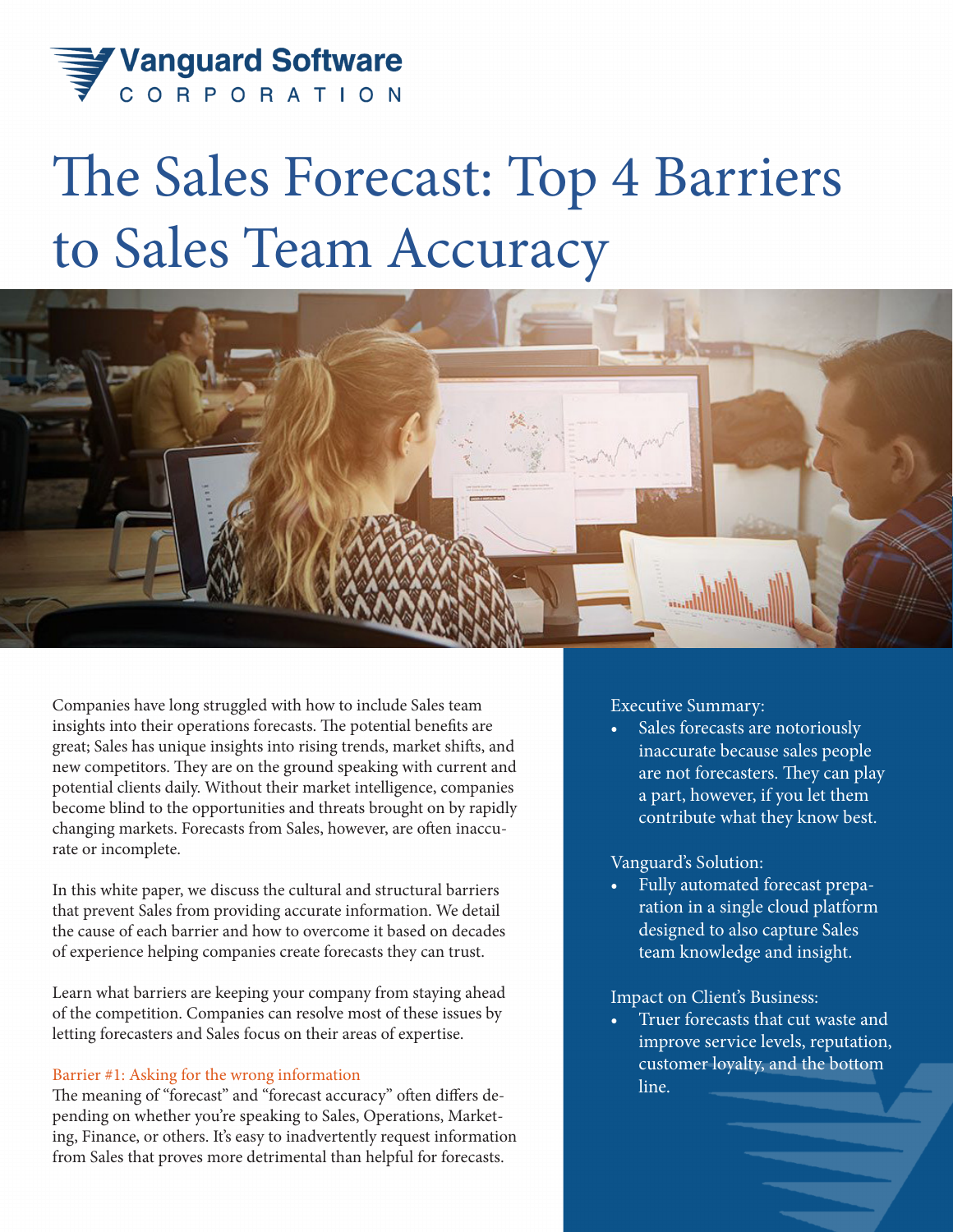There are two forecast types:

- Judgment forecasting: Intuition and experience, best for responding to sudden demand shifts. Not ideal for discerning trends and patterns in large data sets.
- Quantitative forecasting: Statistical analysis of past trends and patterns. By nature, slow to respond to demand shifts. Best for large data sets.

The most trustworthy forecasts combine both methods to support their strengths and mitigate their weaknesses.

Forecasts from Sales are primarily judgment-based forecasts. Sales examines their pipeline, estimates the value of potential deals, and assigns a probability of closing. These estimates are sometimes done with CRMs and lead scoring tools, but all methods require an individual sales person asking, "What's the likelihood of this sale closing?" The sales forecast is, in essence, a combination of educated guesses. This approach works well for sales management; they get a good sense of the sales pipeline and can oversee their staff.

Operations, however, needs forecasts that are far more precise, right down to the unit level. It is challenging to push Sales towards this precision because of the nature of judgment forecasts. Judgment forecasts are prone to biases that fluctuate with time, day, recent experiences, and more. The following biases undercut accuracy:

| Motivational bias | If the forecast results in particular rewards (financial, political, professional pride,<br>etc.), the individual will be motivated to adjust the forecast to achieve the rewards.<br>See Barrier #2 for more details.                                                                                                           |
|-------------------|----------------------------------------------------------------------------------------------------------------------------------------------------------------------------------------------------------------------------------------------------------------------------------------------------------------------------------|
| Memory bias       | People tend to overestimate the power of events that they best remember. For exam-<br>ple, if two clients really hated a certain product within the same time frame, the team<br>might believe this means the product is doomed even though 90% of total clients are<br>happy.                                                   |
| Correlation bias  | A team might incorrectly believe that a factor that correlated with a product's success<br>or failure caused that success or failure. For example, a new color is given credit for<br>improved sales, but improved sales were actually the result of a random fluctuation.                                                       |
| Confidence bias   | Top sales people are particularly prone to this bias because, by nature, they are resil-<br>ient in the face of rejection. This optimism is a great quality given how often a sales<br>person is told "no." It is the key to sales success. However, this confidence may cause<br>sales people to overestimate their close rate. |

In asking for Sales contribution to forecasts, companies often are asking for judgment forecasts. Asking Sales for every SKU, only priority SKUs, or adjustments/overrides of baseline forecasts, etc. are all essentially asking for judgment forecasts. Changing the number or manner of forecasts that Sales must contribute does not change the essential judgment-forecasting process Sales uses. Individual biases can accumulate, causing inaccuracies.



1255 Crescent Green Cary, NC 27518 vanguardsw.com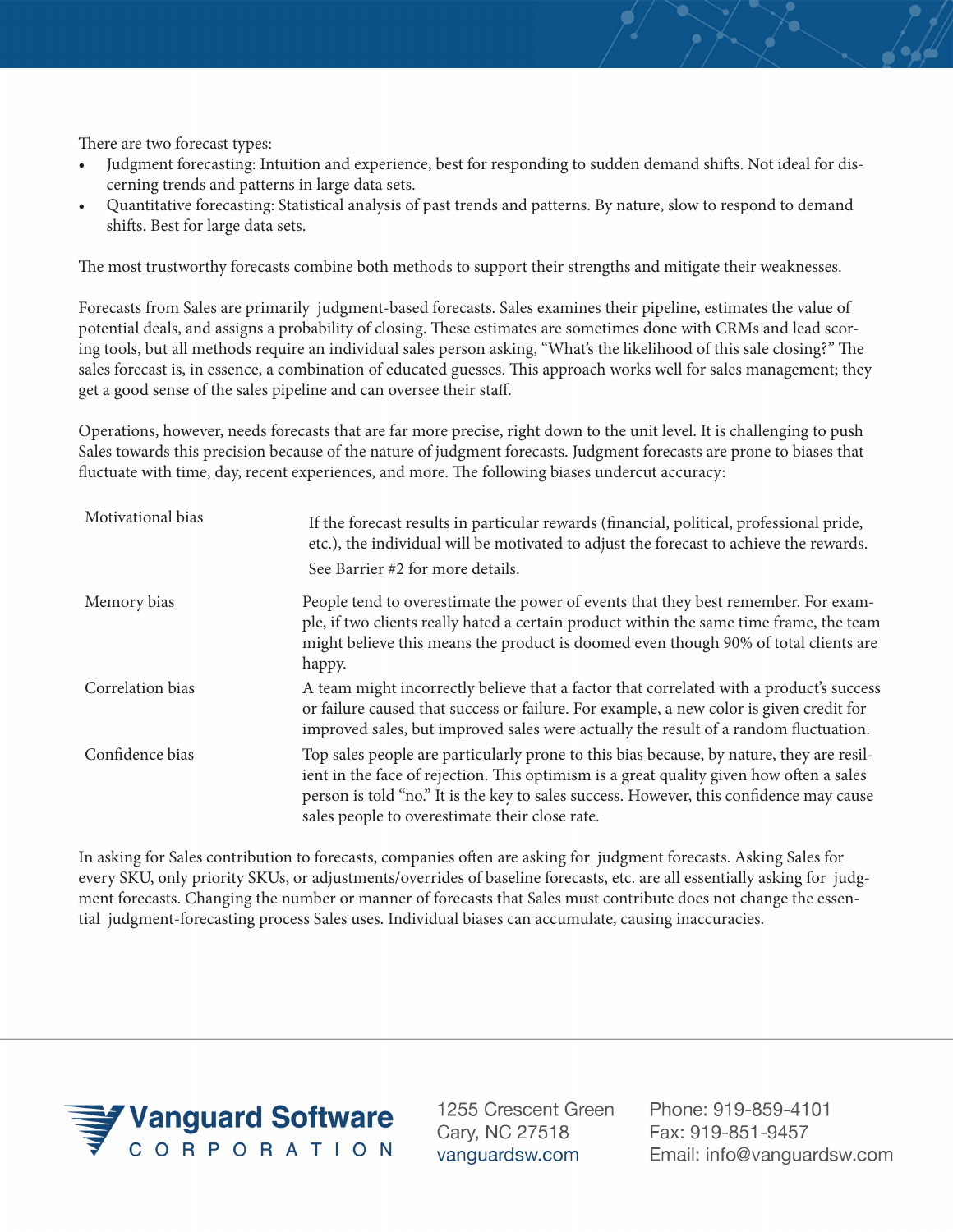## Solution to Barrier #1: Asking for the wrong information

For accurate demand forecasting, you should rely primarily on quantitative forecasting methods. Statistical forecasting is typically far more accurate than judgment forecasts. It can find trends and patterns otherwise difficult to detect within the data noise. Statistical forecasting can also shorten the forecast cycle. As a result, the sales team, unless they're made up of statistics experts, is not the ideal choice to own a forecast within the demand planning process.

Sales teams can contribute best to forecasts by stepping in where statistical tools fail: sudden demand change. Statistical forecasts, by nature, react very slowly to demand change. They are based on averages, to different extents. Moving an average takes multiple periods. For most modern companies, this is not fast enough to remain competitive. Sudden demand change includes the entrance, exit, expansion, or contraction of new and current clients. Competitor entrance and exit also impacts sales. Your sales team will often know this information. Additionally, they will know of incoming large orders or cancellations that have not yet been input into the data systems. You want this information in your demand forecast.

To collect sudden demand change data from your sales force, it's best to keep the process as simple as possible. A complicated process acts as a barrier to adoption. Ideally, individual sales members can fill out a form that lists SKUs by their specific customers (sales people think in terms of their personal clients). They should input only related demand changes: no more, no less. No special knowledge of coding should be required. A simple, straightforward input of unit increases or decreases on expected changes is best.

| Date                          | Jan 2018 | Feb 2018 | Mar 2018 | Apr 2018 | May 2018 | Jun 2018 | Jul 2018 | Aug 2018    | Sep 2018 | Oct 2018 | $\bullet$      |
|-------------------------------|----------|----------|----------|----------|----------|----------|----------|-------------|----------|----------|----------------|
| <b>Starting Value</b>         | 7,780    | 7,870    | 7,958    | 8,045    | 8,132    | 8,218    | 8,304    | 8,388       | 8,472    | 8,555    |                |
| North America Advertising (x) | $-69$    | $-42$    | $-25$    | $-15$    | $-8$     | $-5$     | $-3$     | $-1$        | $-1$     | $-0$     | $\bullet$      |
| C SKU100 Promotions (+)       | $\circ$  | $\circ$  | $\circ$  | $\circ$  | $\circ$  | $\circ$  | $\circ$  | $\mathbf 0$ | $\circ$  | $\circ$  | $\bullet$      |
| Amazon.com                    |          |          |          |          |          | $+100$   | $+300$   | $+500$      | $+500$   | $+500$   | $\bullet$      |
| <b><i>C</i></b> Dillards      |          |          |          |          |          |          |          | $+200$      | $+200$   | $+200$   | $\bullet$      |
| Subtotal                      | 7,712    | 7,827    | 7,933    | 8,031    | 8,124    | 8,314    | 8,601    | 9,087       | 9,171    | 9,254    |                |
| NA Hardware Sales (Sales)     | 7,421    | 7.524    | 7,496    | 7,588    | 7,713    | 7,998    | 8,408    | 8,666       | 8,669    | 8,862    |                |
| NA Budget (Budget)            | 7,619    | 7,427    | 7,678    | 7,988    | 7,820    | 8,367    | 8,899    | 9,359       | 9,260    | 9,427    |                |
| <b>O</b> Overrides            |          |          |          |          |          |          |          |             |          |          | $\overline{a}$ |
| Forecast $\mathbf{r}$         | 7.712    | 7.827    | 7,933    | 8,031    | 8,124    | 8,314    | 8,601    | 9,087       | 9,171    | 9,254    |                |

Following is an example input screen used in Vanguard Predictive Planning:

In Predictive Planning, Sales staff can decide to view their clients by SKU, or SKUs by client. In this example, the sales person is viewing clients by SKU 100. They can see historic demand, average demand, and type in or manually add any major demand changes. After speaking with contacts at Amazon and Dillards, this sales person knows they're planning to expand and increases his forecast of SKU 100. He inputs the data into his sales table. The software automatically adds this new information to the forecast using calculations that avoid double-counting (some demand changes were already predicted) and that weights the changes' importance. The software also similarly updates interdependent items. This example also shows that the Marketing team has an advertising campaign that affects SKU 100. Managers can review the sales person's accuracy over time and make decisions about whether or not to adjust his individual contributions.

After the sales staff inputs these changes, the baseline forecast can adjust accordingly either through an automated system or through manual efforts by a forecaster. Be sure that the new demand data is separated from the baseline forecast and given greater weight. Otherwise, the new data will get averaged in and you lose the ability to see and respond to a sudden demand change.



1255 Crescent Green Cary, NC 27518 vanguardsw.com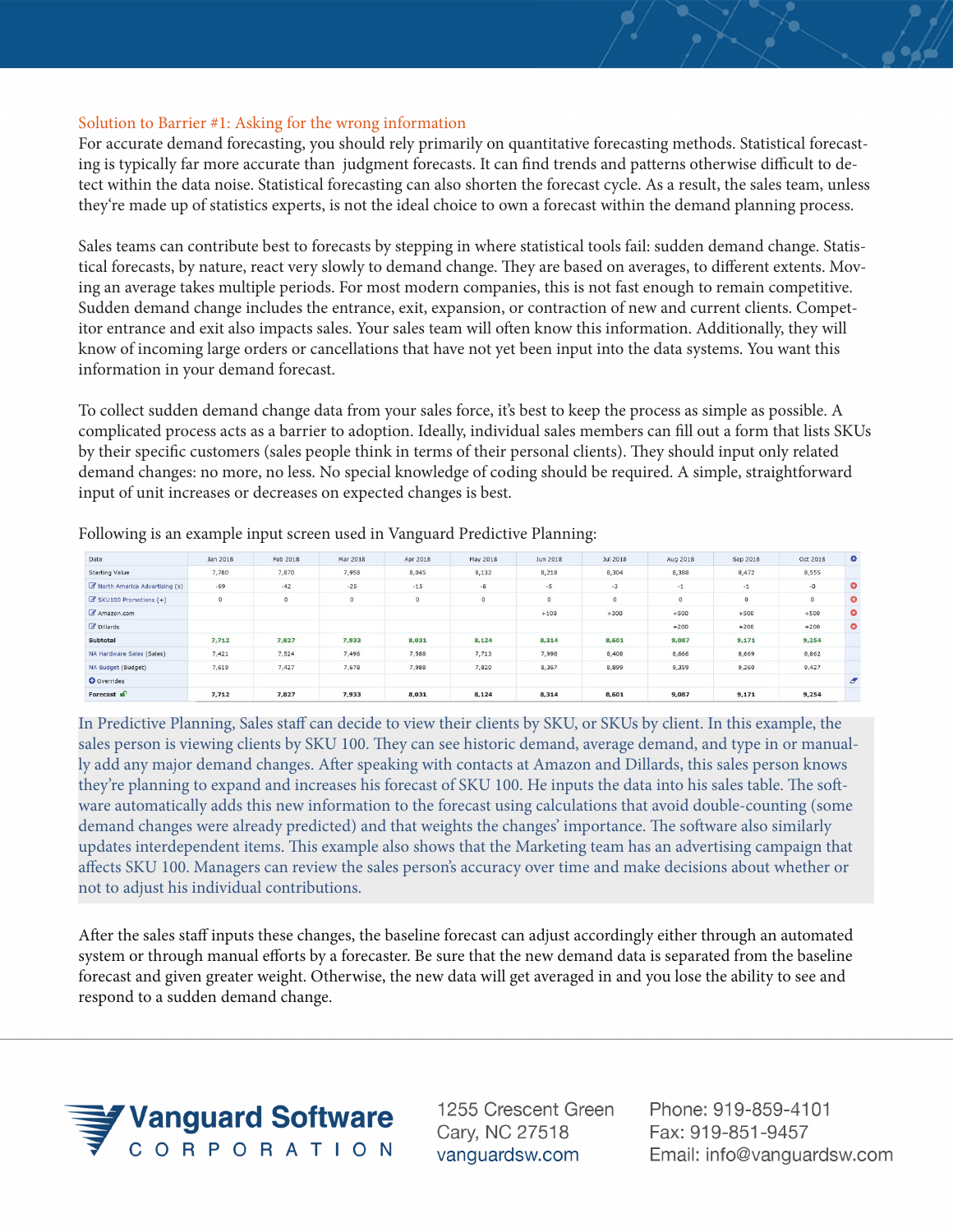Many software packages allow sales staff to directly create adjustments and overrides to baseline forecasts, but the temptation to create adjustments beyond known demand changes is too strong and, moreover, difficult to track or roll back. The data is also averaged in, making it less useful for detecting big changes. Access to the baseline forecast to test what-if scenarios works well for the sales and operations planning process (S&OP) or at another step, but can lead to judgment forecasting during data collection.

## Barrier #2: Motivating Sales to give inaccurate forecasts

Companies often unknowingly create processes that motivate Sales to under- or over-forecast. This occurs whenever companies treat forecasts and plans interchangeably. A forecast should be an independent measure of demand, behaving as a weather vane. Plans use forecasts to prepare: they get the umbrellas ready. Plans apply real-world constraints like capacity, budget, or corporate goals to the forecasts.

What happens when you don't differentiate the plan from the forecast? The goals of individual departments and the company dominate the forecast. In this scenario, the demand planner, is often told to change the forecast because it feels "too low" or "too high" as it contradicts what a department wants to happen. Changing a forecast because of political needs destroys the objectivity and, therefore, functionality of the forecast.

| Sandbagging or underfore-<br>casting sales | Often companies complain about Sales "sandbagging" or under-forecasting to<br>achieve bonuses. When forecasts and plans are identical, the cause of sandbagging is<br>more complicated than individual financial gain. Sales managers rely on achievable<br>bonuses to motivate their teams. A Harvard Business Review article from 2012 notes<br>that setting targets to beat serves as the most effective motivator for sales staff. How-<br>ever, target beating is a sign that the forecast is inaccurate.        |
|--------------------------------------------|-----------------------------------------------------------------------------------------------------------------------------------------------------------------------------------------------------------------------------------------------------------------------------------------------------------------------------------------------------------------------------------------------------------------------------------------------------------------------------------------------------------------------|
|                                            | The dilemma sales managers face is if forecasts are accurate, targets are not beatable<br>and hence there is little chance of bonuses. Staff becomes discouraged and perfor-<br>mance stagnates because the team will begin to think, "What's the point in doing<br>better?" Arguing that better forecasts help operations management is too abstract<br>to serve as a good incentive. As a result, sales management has a strong incentive to<br>lower forecasts. This can cause stock-outs and poor service levels. |
| Over-forecasting sales                     | Less discussed but equally damaging for operations, sales teams will knowingly in-<br>crease forecasts. Over-forecasting harms Sales' ability to earn target-beating bonuses,<br>but that is preferable to poor service. Delayed orders or stock-outs lead to angry calls<br>directly from clients or, worse, lost deals. To protect themselves against this scenar-<br>io, Sales over-forecasts to ensure sufficient production/inventory, leading to holding<br>excessive inventory and related carrying costs.     |

## Solution to Barrier #2: Motivating Sales to give inaccurate forecasts

To combat both under- and over-forecasting, sales quotas and targets should be separated from the forecasts. Sales can continue to develop its own forecast with its CRM system, but companies should recognize that these forecasts are judgment-based (see Barrier #1) and best-suited for department-specific strategies.



1255 Crescent Green Cary, NC 27518 vanguardsw.com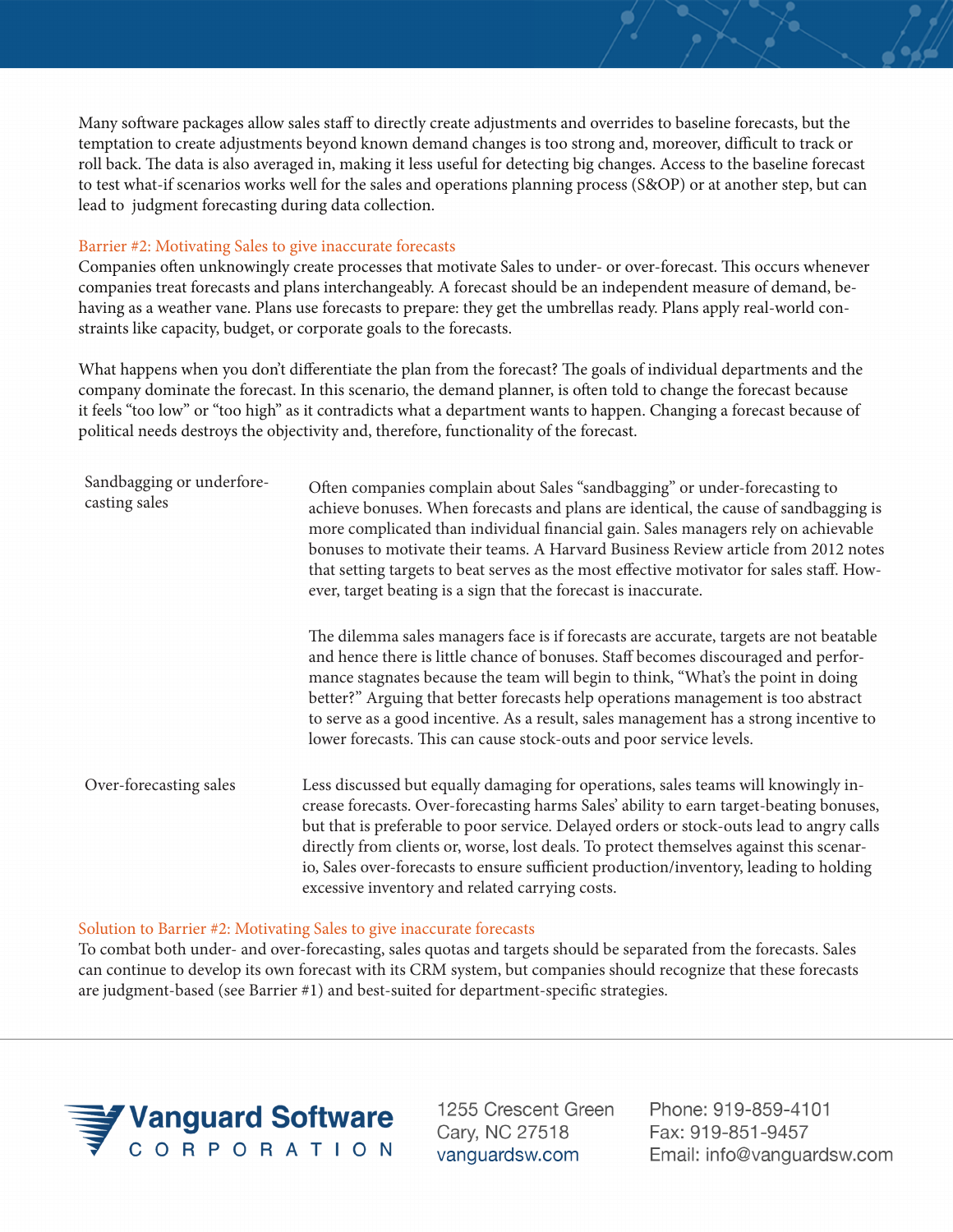By separating Sales' plans from the forecasts, the sales teams' forecast no longer impact production and revenue targets. Sales loses incentive to under- or over-forecast. This results in greater weight being placed on statistical forecasts and a stronger need for a review process. Separating the forecast from the plan also allows companies to become more agile. Because companies treat forecasts as independent, there's less corporate pressure to have forecasts look a certain way.

Sales can remain part of the overall forecasting process via a sales and operations planning process (S&OP). The S&OP process gives sales teams an opportunity to discuss differences between the statistical forecasts and their own department-specific sales pipeline forecasts. These conversations help the operations team identify potential issues. Consensus is easier to arrive at when Sales is not motivated to protect its compensation structure or has the ability to change production levels.

Moreover, separating plans from forecasts gives companies a competitive edge in a Big Data age. Leading companies do their best to improve forecast accuracy by differentiating between a forecast and a plan. According to Aberdeen, it's only the laggards who haven't made forecasting accuracy a priority.

Quiz: Are you confusing the sales forecast for the sales plan?

- Does "not liking" a forecast lead to a change in the forecast?
- Does your organization engage in long debates about what the forecast numbers should be?
- Is a forecast "bad" if it doesn't match management expectations?
- Has anyone ever asked, "What do you want the forecast to look like?" And built a forecast accordingly?

If you answered "yes" to any of these questions, you have not separated sales forecasts from sales plans. A forecast's only purpose is to reflect the future, not aspirations or desires. Managers are free to change plans, but forecasts should be politically neutral. You need forecast independence to get an untarnished view of what's ahead.

## Barrier #3: Turning sales people into forecasters

One of the most common responses to inaccurate forecasts from Sales is to improve sales force forecasting skills. The strategies include hiring practices, education, and revamped compensation structures. At first, this seems like a good approach as forecasting accuracy increases. However, these strategies impact the quality and efficacy of the sales staff. The negative impact on a company is easy to overlook; they don't measure the cost of a weakened sales team.



1255 Crescent Green Cary, NC 27518 vanguardsw.com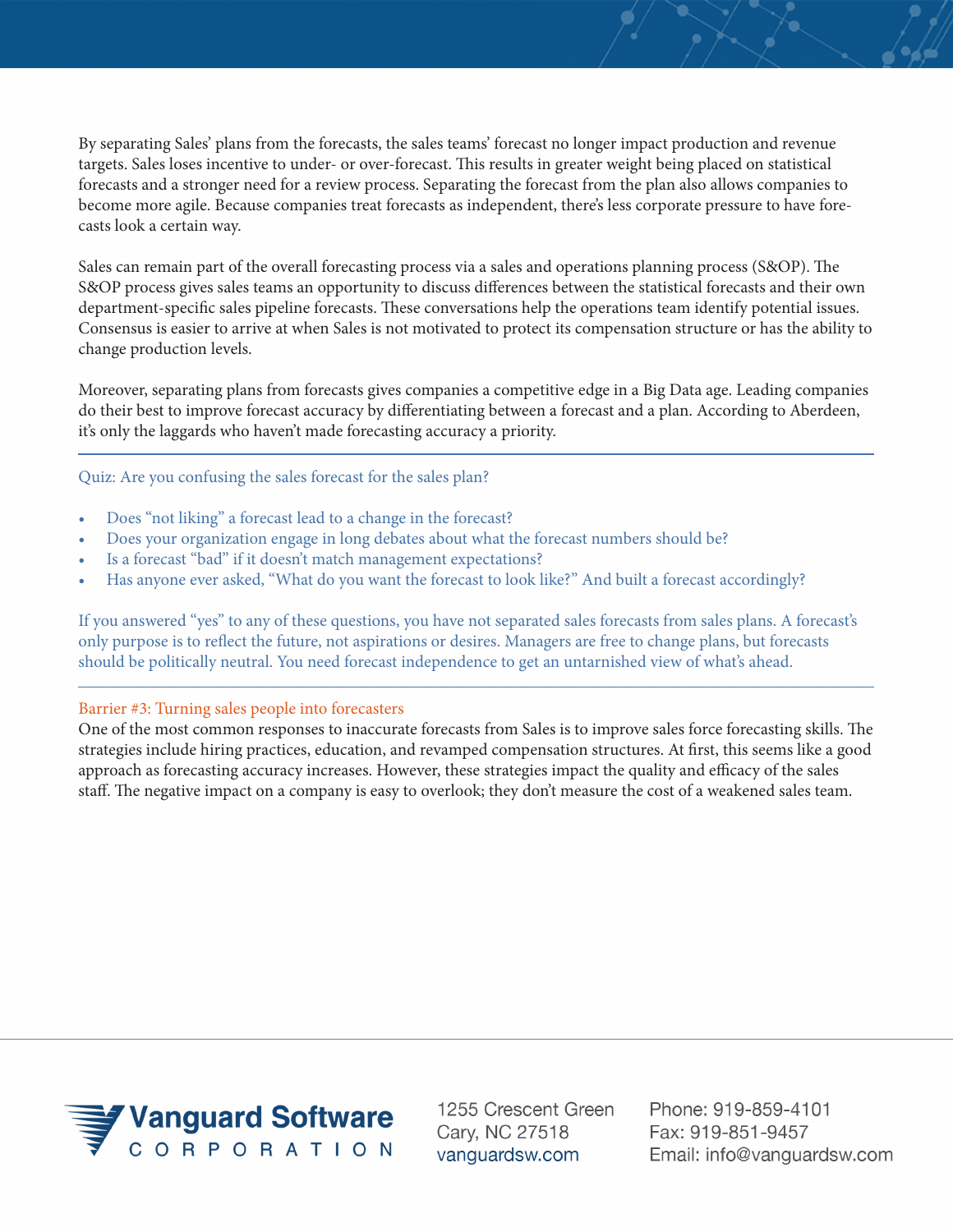Following are common approaches to forecast accuracy that can have negative long-term impact:

| Only hiring sales people with<br>excellent quantitative skills               | The assumption is that having strong quantitative skills means that a sales person is<br>trainable in forecasting. This underestimates forecasting's complicated nature, espe-<br>cially as the number of SKUs, groups, families, etc. grows. Forecasting is a specialized<br>skill.<br>Companies that are able to hire excellent sales people who are also great forecasters<br>are lucky. Setting up the exception as the standard, however, means eliminating a lot |
|------------------------------------------------------------------------------|------------------------------------------------------------------------------------------------------------------------------------------------------------------------------------------------------------------------------------------------------------------------------------------------------------------------------------------------------------------------------------------------------------------------------------------------------------------------|
|                                                                              | of top sales people, or worse, compromising and choosing lesser sales people.                                                                                                                                                                                                                                                                                                                                                                                          |
| Training sales team in fore-<br>casting                                      | Training usually consists of only basic forecasting techniques. The company should<br>turn elsewhere for basic forecasting. Forecasting software and/or trained forecasters<br>are much better at producing baseline forecasts than a sales team.                                                                                                                                                                                                                      |
|                                                                              | The most valuable input that Sales can provide is exceptions. This type of input, about<br>a new product, for example, is complex and beyond the reach of a moving average. In<br>other words, basic forecasting skills can't capture this information anyway.                                                                                                                                                                                                         |
| Assign a forecasting team to<br>Sales                                        | Some organizations assign one or more forecasters to Sales in order to create baseline<br>forecasts and monitor adjustments for accuracy. While this brings forecasting exper-<br>tise close to the sales team, it doesn't mean the sales team will provide better input.<br>Negative impacts include:                                                                                                                                                                 |
|                                                                              | Increased expenses due to forecasting staff expansion<br>Disengagement by the sales team as forecasters continually change data shared by<br>$\bullet$<br>Sales; incentives to provide good data diminish with time<br>Relocating instead of eliminating the data accuracy problem; the forecasting team<br>$\bullet$<br>gets the blame rather than the sales team.                                                                                                    |
| Base bonus system on fore-<br>cast accuracy instead of Sales'<br>performance | Some companies eliminate quota-based bonuses entirely and replace them with bo-<br>nuses for forecasting accuracy. This prioritizes forecasts over profit. Sales predictions<br>improve, but the incentive for better performance disappears. Sales teams have no<br>reward for doing better than expected and are, in fact, rewarded for not closing deals<br>above the target. The price of resulting lost sales and motivation is difficult to mea-<br>sure.        |

#### Solution to Barrier #3: Turning sales people into forecasters

A big picture perspective is necessary. A company does best with great sales people, not mediocre sales people good at forecasting. What sales people are good at, trained in, and hired for is to sell. It does not make sense to force them outside their skill set. A forecaster, on the other hand, is good at, trained in, and hired for forecasting. Letting these experts do what they do best improves job contentment and the health of the company.



1255 Crescent Green Cary, NC 27518 vanguardsw.com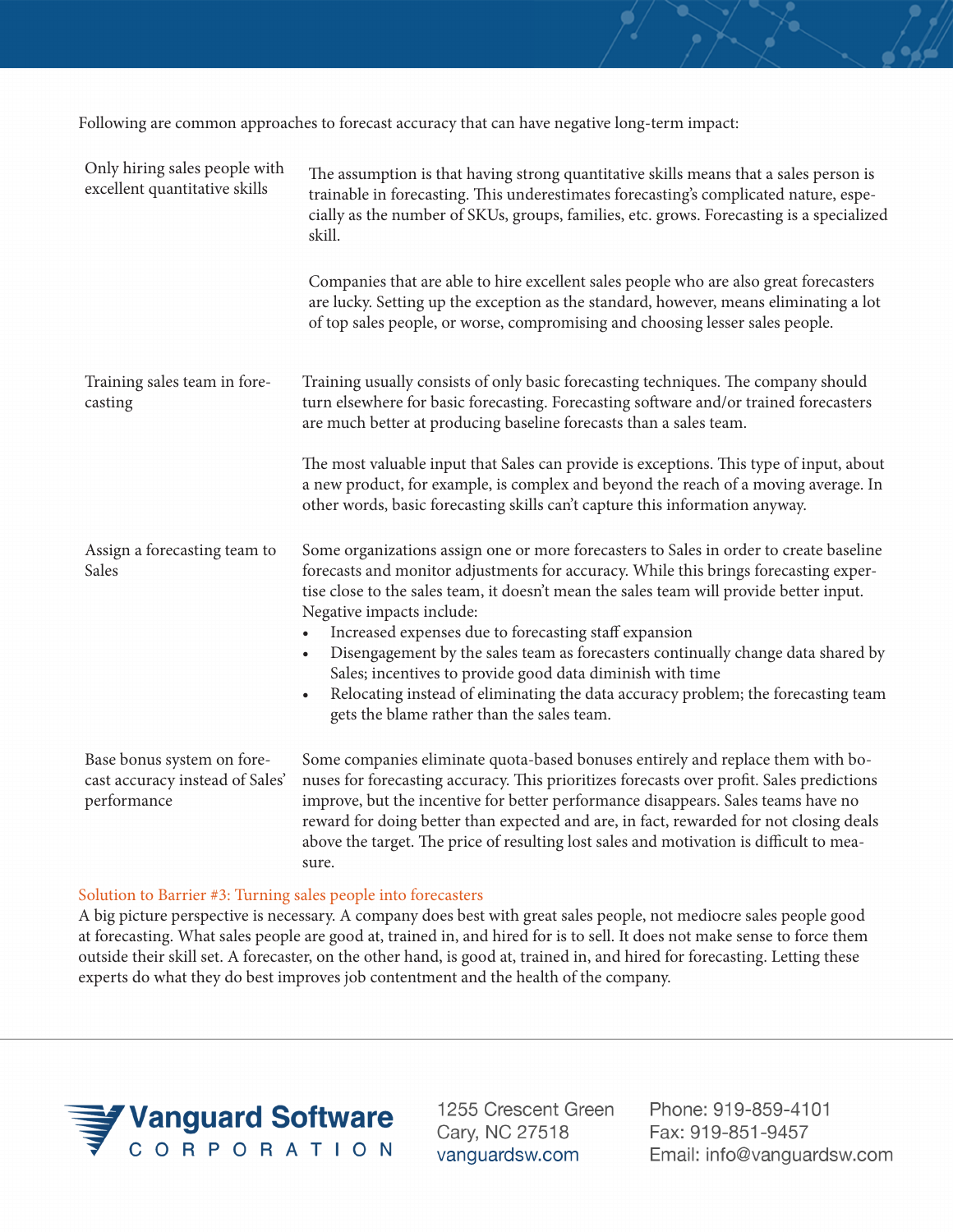The next question often asked is, "But where will I get my sales forecast?" The answer is always from the statistical forecast. Any demand planner will tell you that a baseline forecast is more accurate than the standard forecast from Sales. To get information that a statistical forecast can't capture, ask the Sales team to contribute only the key insights that cause demand to fluctuate (see Solution to Barrier 1 for more detail).

# Barrier #4: Sales input doesn't seem to matter

Forecasting is too often a black box where there's no tangible way to see how one's work makes a difference. If Sales believes their input makes little to no impact on the final demand forecast, they are apt to find the entire exercise pointless. This leads to indifference and general foot-dragging. Companies cultivate this attitude when they ask for information that they appear to not use.

The following popular forecasting processes can discount Sales:

| Creating statistical forecasts<br>with no Sales input | Sales input is never collected in this process. This works sufficiently for small-<br>er companies with stable demand and few SKUs.                                                                                                                                                                                                                                                                                                            |
|-------------------------------------------------------|------------------------------------------------------------------------------------------------------------------------------------------------------------------------------------------------------------------------------------------------------------------------------------------------------------------------------------------------------------------------------------------------------------------------------------------------|
| Consensus forecast by discus-<br>sion                 | Representatives from Operations, Finance, Sales, etc. discuss what the forecast figures<br>should be. This approach favors the loudest voice in the room. If that voice is not<br>Sales, chances are high their input gets discounted.                                                                                                                                                                                                         |
| Forecast by weighted com-<br>bined average            | After attempting to create forecasts based on simple averages, companies find that<br>departments manipulate the numbers to their own ends and hurt accuracy. Forecast-<br>ing teams try to fix this by weighting the average by the department's historic accura-<br>cy. The sales team usually has high historic inaccuracy (see Barriers 1, 2, and 3). This<br>causes Sales input to have increasingly less impact on the overall forecast. |

Once the sales team becomes disengaged from the forecasting process, their data quality goes down. There's little advantage to their involvement as they are ignored. Even entering basic exceptions becomes a task placed on the back-burner, done haphazardly, or avoided altogether. The organization loses crucial insights like large new orders, sudden client closures, or new trends.

# Solution to Barrier #4: Sales input doesn't seem to matter

Sales will not offer timely, accurate information until it's clear that the requested information serves a purpose and the process is transparent. Transparency means that for every change made, it is clear who, when, where, and why the change was made. Transparency encourages accountability.

Sales input, if narrowly defined by exceptions by SKU by client, make it simpler for Sales to contribute and easier to track changes. Traditionally, when Sales was asked to share exceptions, they were given access to the entire baseline forecast. It was difficult to track who made changes and why. There was a strong tendency to fiddle with the forecast and make more adjustments than were necessary. To overcome this, be specific in requests for exceptions.



1255 Crescent Green Cary, NC 27518 vanguardsw.com